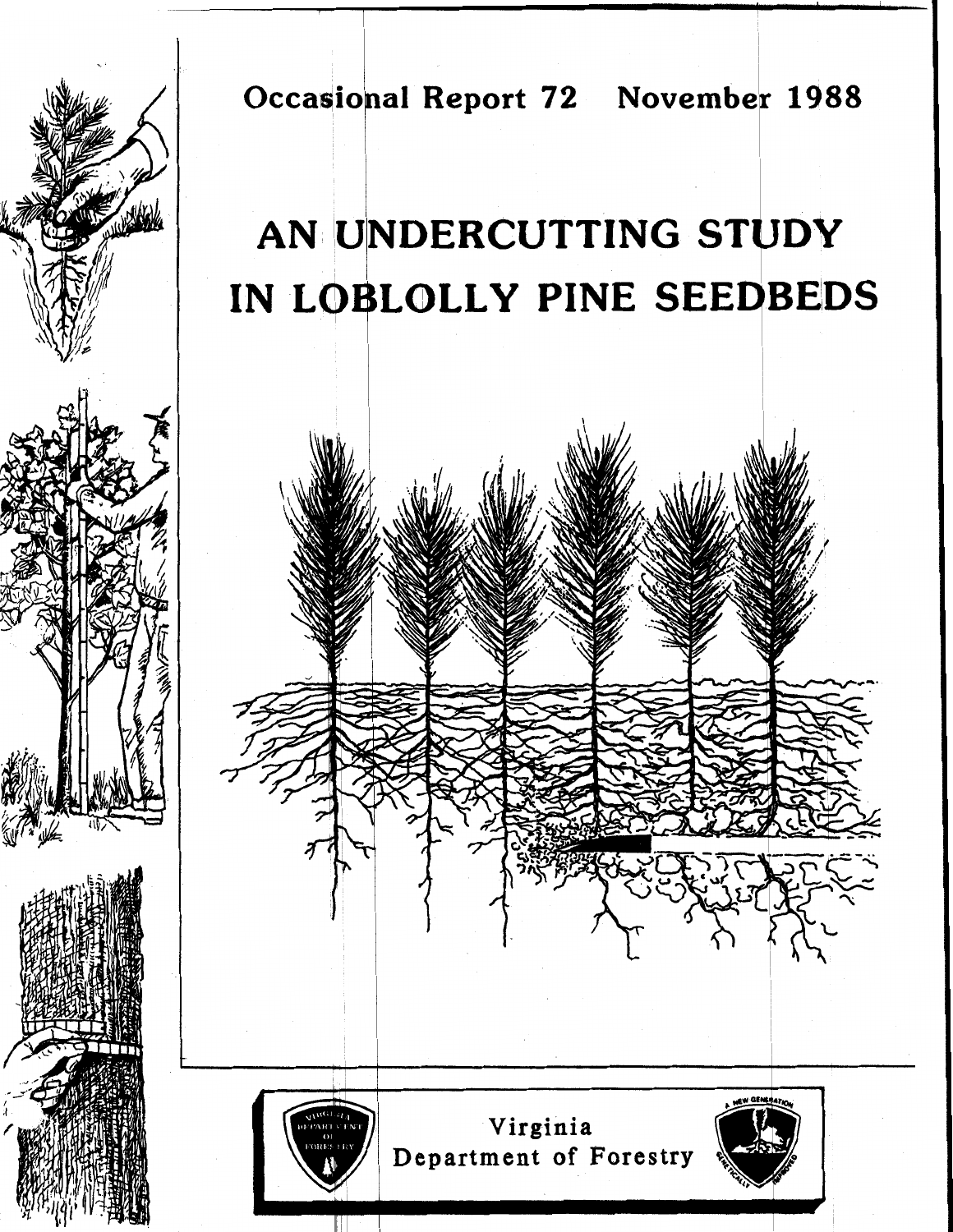# AN UNDERCUTTING STUDY IN LOBLOLLY PINE SEEDBEDS

Ey Tom Dierauf

**1** 

# ABSTRACT

Seedbeds were undencut on July 20, August 19, and September 21. fhrae treatments involved undercutting on just one of these dates, two treatments involved undercutting on two of the dates, one treatment was undercut on $|\!|$  all $|\!|$  3 dates, and one treatment was not undercut as a control. This study is similar to another installed **5**  years earlier in 1977.

The undercutting treatments, with the exception of September 21 only, reduced root collar diameter in the both July and August had only a slight effect on field survival (overall survival of the 6 undercutting treatments was only one percentage point better than the control), with none of the 6 treatments being significantly better than the control.<br>Undercutting also had only a slight effect on height growth in the field (overall average height of the 6 undercutting treatments was only .1 feet greater than<br>the control after 3 seasons in the field), with only one treatment significantly better than the control.

These results ane remarkably similar to the results from the earlier study in 1977.

#### DESCRIPTION OF STUDY

A previous study was installed in 1977, and the results were reported in our Occasional Report #58, dated March, 1982. In this earlier study, undercutting reduced root collar diameter in the seedbeds, did not improve survival in the field, but did improve average height by approximately  $.4$  feet after three seasons in the field.

This second study was installed at the New Kent nursery in Providence Forge, Virginia during the summer of 1982. The following undercutting treatments were replicated by 10-foot plots in three different seedbeds, each located in a separate nursery block.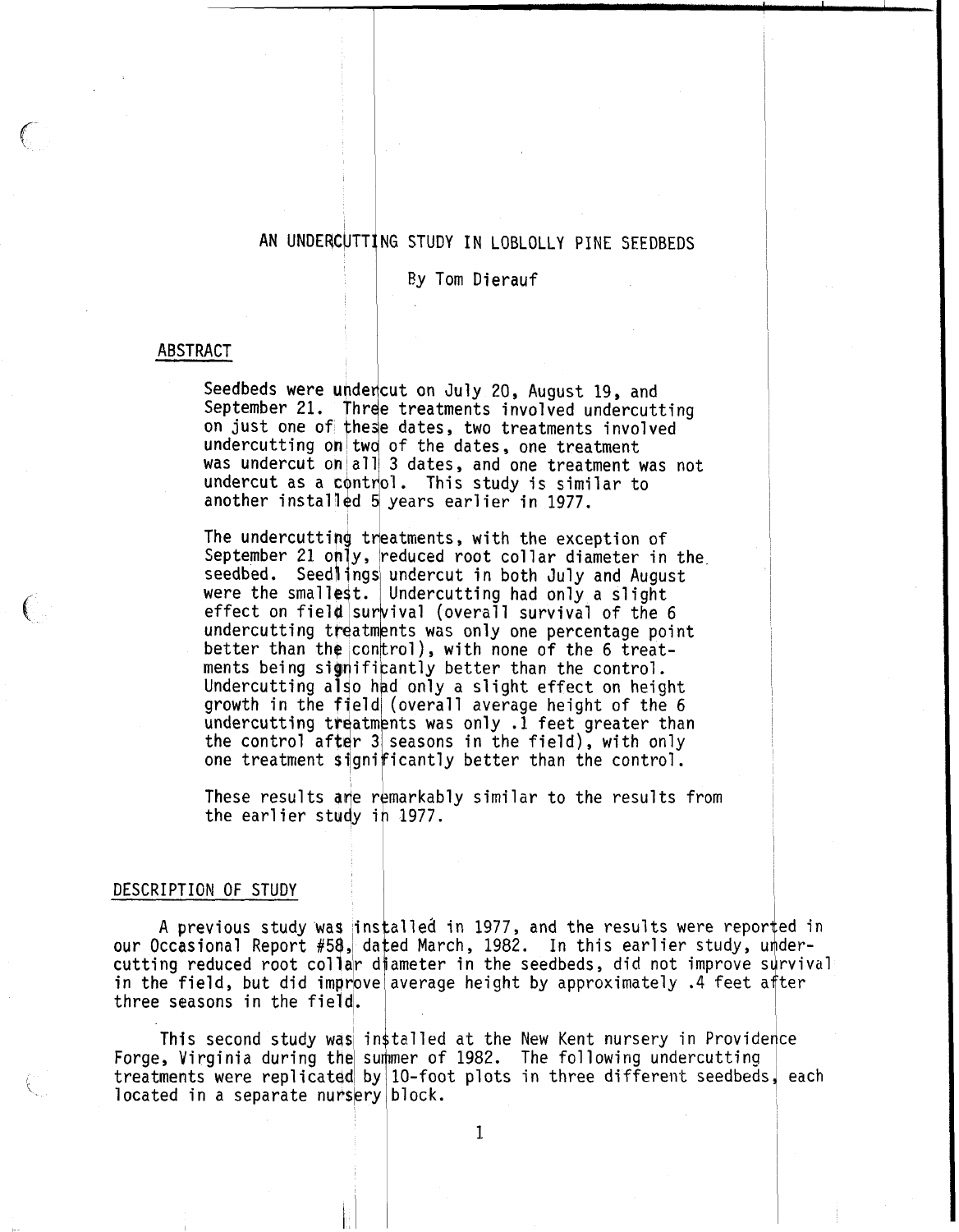1. Control- not undercut 2. Undercut 7/20<br>3. " 7/20 3. **It** 7/20 and 8/19  $rac{4}{5}$ **5**<br>5<br>**1 1 8** 6 **It** 8/19 and 9/21 7 **<sup>11</sup>**9/21  $7/20$ ,  $8/19$ , and  $9/21$ 

We attempted to undercut at a depth of about 5 inches, although the actual undercutting depth varied between  $4\frac{1}{2}$  and  $5\frac{1}{2}$  inches, on all three dates. After the first undercutting, on July 20, there was a delay of  $\frac{1}{2}$  hour for one replication and  $2\frac{1}{2}$  hours for the other two replications before irrigation water was applied. In the two replications that went  $2\frac{1}{2}$  hours before irrigation, the taller seedlings wilted, and some seedlings were leaning as much as 90 degrees. For the later undercuttings, on August 19 and September 21, irrigation closely followed undercutting and no wilting occurred. Even after the visible wilting following the August 19 undercutting, no mortality<br>was observed. The seedlings in all the plots were operationally top-clipped<br>on August 11 and September 7, to an august of the plots of the plots was observed. The seedlings in all the plots were operationally top-clipped ne la<br>lowed<br>follo<br>gs in<br>7, t on August 11 and September 7, to an average height of about 8 inches.

 $\bigcap$ 

# SEEDBED RESULTS

On December 17, we lifted a 6-inch wide sample (2 square feet) across the bed in the center of each plot. Each sample was counted into three piles as it was lifted, so that seedlings from each drill row were evenly spread over the three piles. One pile was randomly selected for planting. The other two piles were put in storage until January, when root collar diameters were measured and seedlings separated into 1/32-inch diameter classes.

Undercutting reduced root collar diameter in most treatments, as shown in Table 1 and Figure 1. The single late undercutting on September 21, however, had no effect on diameter.| The greatest diameter reductions resulted from Treatments 3 and 4, the only dnes which included both of the earlier undercuttings on July 20 **a**nd August 19. The addition of the late undercutting in Treatment 4 produced no funther reduction in diameter. Statistically, Treatments 3 and 4 (with both of the earlier undercuttings) are significantly different from Treatment 1|(the control) and Treatment 7 (the late undercutting only)./1 No visible differences in root morphology were apparent between treatments.

Seedbed density was not diffected by the undercutting treatments. For the two-square-foot samples that were lifted and graded, average seedbed density varied from 37.0 to 48.8 seedlings per square foot for the 7 treatments. Two additional samples of the same size, taken 2 feet in from the ends of each plot, were counted but not lifted. This gave us three samples per plot from which to estimate average seedbed density. From this larger sample, the

1/ An analysis of variance revealed significant differences in root collar diameter among treatments (probability of a larger  $F = .016$ ). Means in Table 1 not followed by the same letter are significantly different, using Duncan's New Multiple Range Test  $(p| = 0.05)$ .

 $\overline{c}$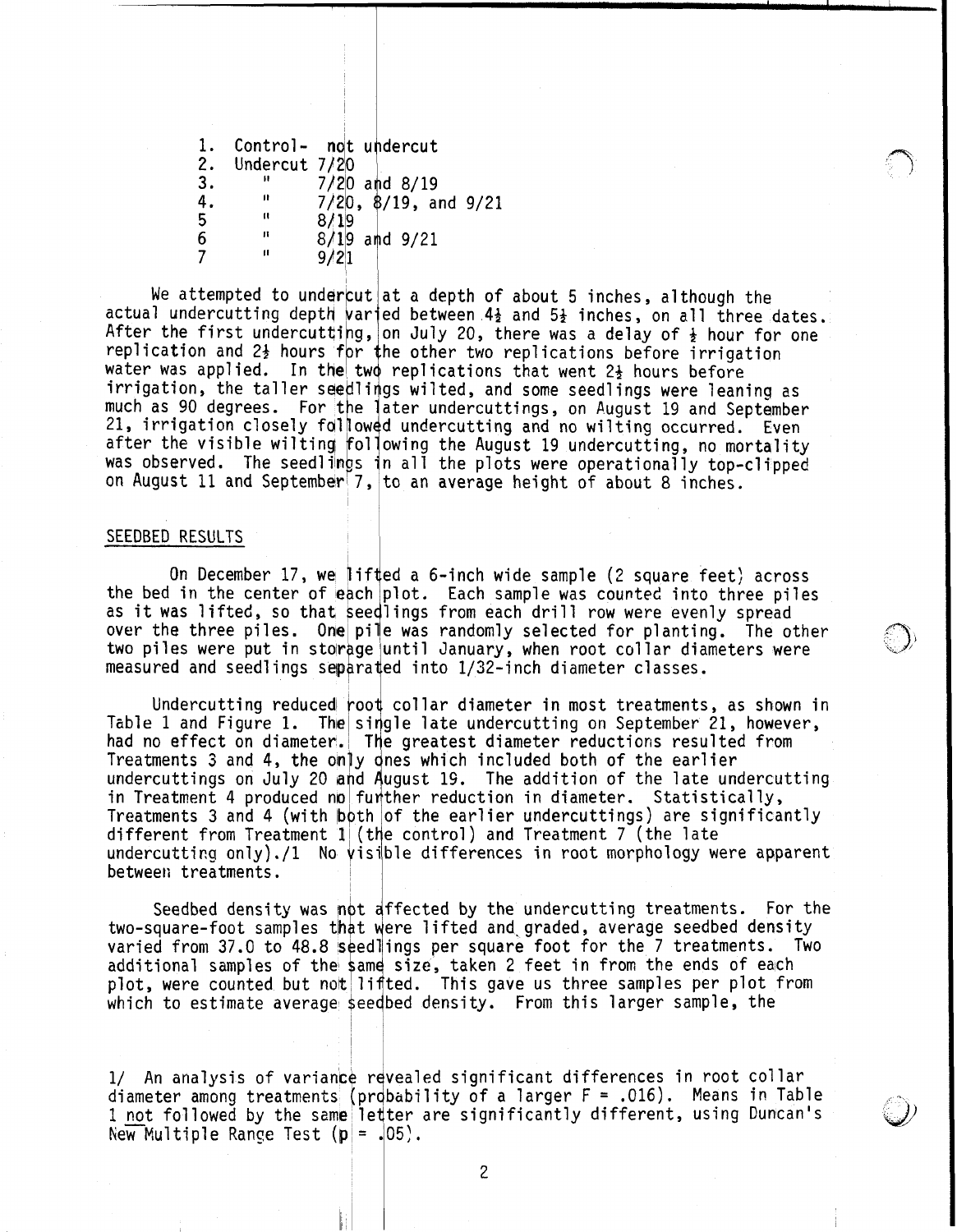Table 1. Average root collar diameters in 32nds of an inch, by treatment.  $m$ adjusted and adjusted to a common bed density.

| Undercutting<br>Treatment |                          | Seedbed<br>Density<br>$No./Ft.^2$ | Root Collar Diameter<br>Adjusted<br>Unadjusted |      |
|---------------------------|--------------------------|-----------------------------------|------------------------------------------------|------|
| 1.                        | Not Undercut             | 43.5                              | 4.67a                                          | 4.70 |
| 2.                        | 7/20                     | 44.0                              | 4.49ab                                         | 4.50 |
| 3.                        | $7/20$ , $8/19$          | 48.5                              | 3.99c                                          | 4.01 |
| 4.                        | $7/20$ , $8/19$ , $9/21$ | 39.5                              | 4.13bc                                         | 4.06 |
| 5.                        | 8/19                     | 40.0                              | 4.48ab                                         | 4.47 |
| 6.                        | $8/19$ , $9/21$          | 37.0                              | 4.48ab                                         | 4.45 |
| 7.                        | 9/21                     | 48.8                              | 4.64a                                          | 4.73 |
|                           |                          |                                   |                                                |      |
| Means                     |                          | 43.0                              | 4.42                                           | 4.42 |

 $\bigcirc$ 

 $\left(\begin{array}{c} 0 \\ 0 \end{array}\right)$ 

k

Figure 1.

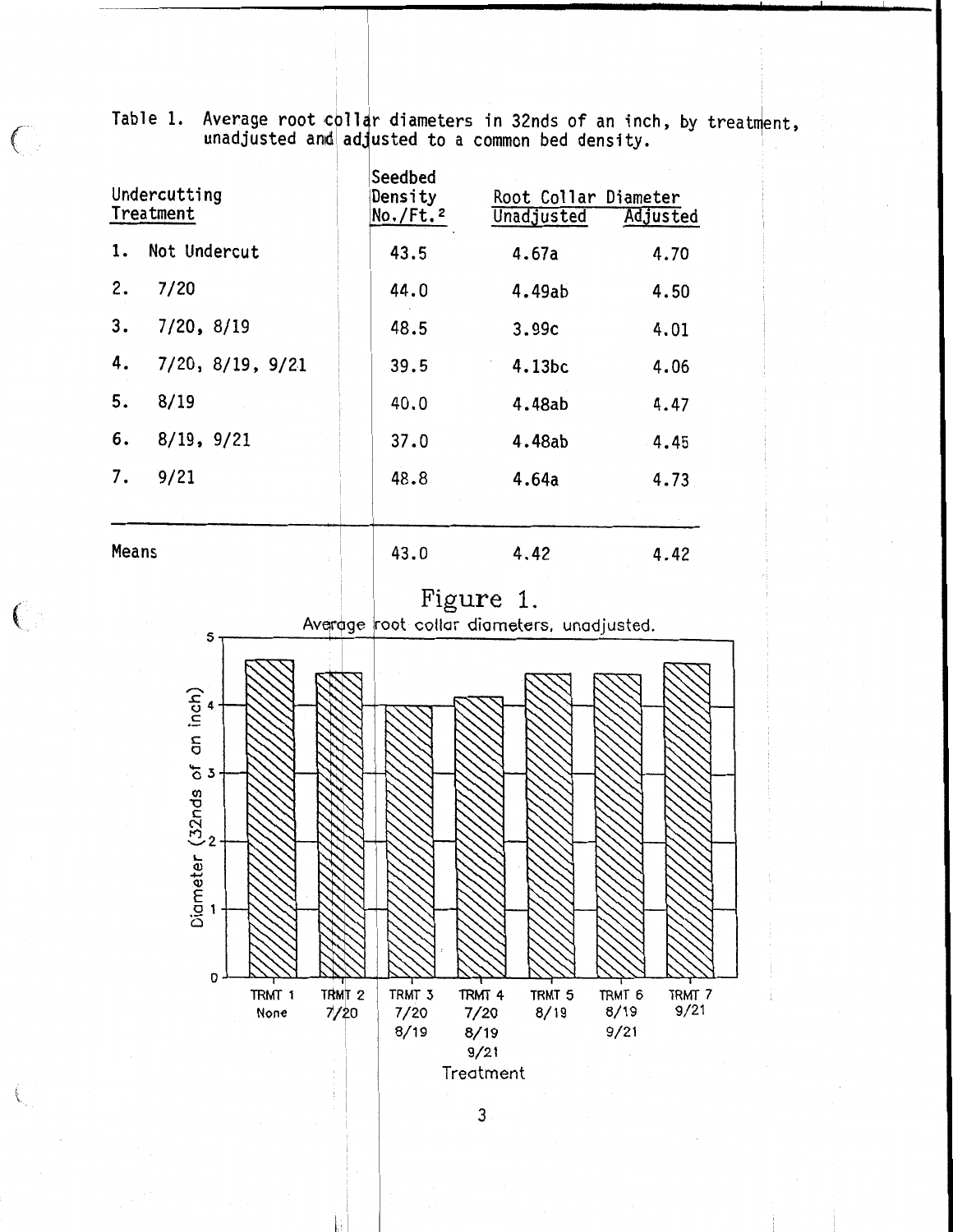average number of seedlings per square foot was estimated to range from 40.3 to 45.2 for the 7 treatments. Statistical analysis based on all three samples showed no significant differences in seedbed density among treatments. 2/

 $\bigcap$ 

The variation in average seedbed density, among the samples lifted and measured from the seven treatments, would be expected to affect average root collar diameters, so an analysis of covariance was made to adjust average collar diameters, so an analysis of covariance was made to adjust average<br>diameters to a common bed density. Adjusted mean diameters were only slightly different and, in fact, the differences among treatments actually increased (Table 1). The average seedbed densities presented in Table 1 only include the samples that were lifted and measured.

### FIELD PLANTING

#### Procedure

Later in the afternoon of the day we lifted the seedlings, seedlings were selected for planting in the field. We had three lots of seedlings from each treatment, one from each seedbed replication  $(1/3$  cf the 2 foot square sample lifted from each plot). These three lots, for each treatment, were successively counted into four piles of 20+ seedlings each, which gave us the seedlings we needed for 4 replications in the field. This sorting procedure insured that we selected about the same number of seedlings from each seedbed rep1 ication for each field rep1 ication.

The study was planted on December 21, in four randomized blocks with a The study was planted on December 21, in four randomized blocks with a<br>20-seedling row of each treatment in each block. The site was a gentle upper  $\bigotimes$ slope on a typical well-drained soil in the central Piedmont.

The study was measured after one, two, and three growing seasons in the field. Survival was tallied and the height of each surviving seedling was measured.

#### Survival

Average survival dropped only one percentage point between the end of the first and third seasons. After three seasons, average survival for the six undercutting treatments was less than one percentage point higher than for the control (Table 2).3/ The qnly significant difference is between the July 20 only and the August 19 only undercutting treatments (Treatments 2 and 5).3/

2/ Concerning seedbed density, the overall  $\vec{F}$  for treatments was not stastistically significant (probability of a larger  $F = .320$ ), and there were no differences among individual treatments at the .05 level, using Duncah's New Multiple Range Test.

3/ Survival percents were transformed to arc sine and an analysis of variance was carried out. The overall F for treatments was not statistically significant (probability of a larger  $F = .355$ ). Duncan's New Multiple Range lest was used to test for differences among individual treatments, and significant (probability of a larger F= .355). Duncan's New Multiple Range<br>Fest was used to test for differences among individual treatments, and<br>survival percents in Table 2 <u>not</u> followed by the same letter are significa

4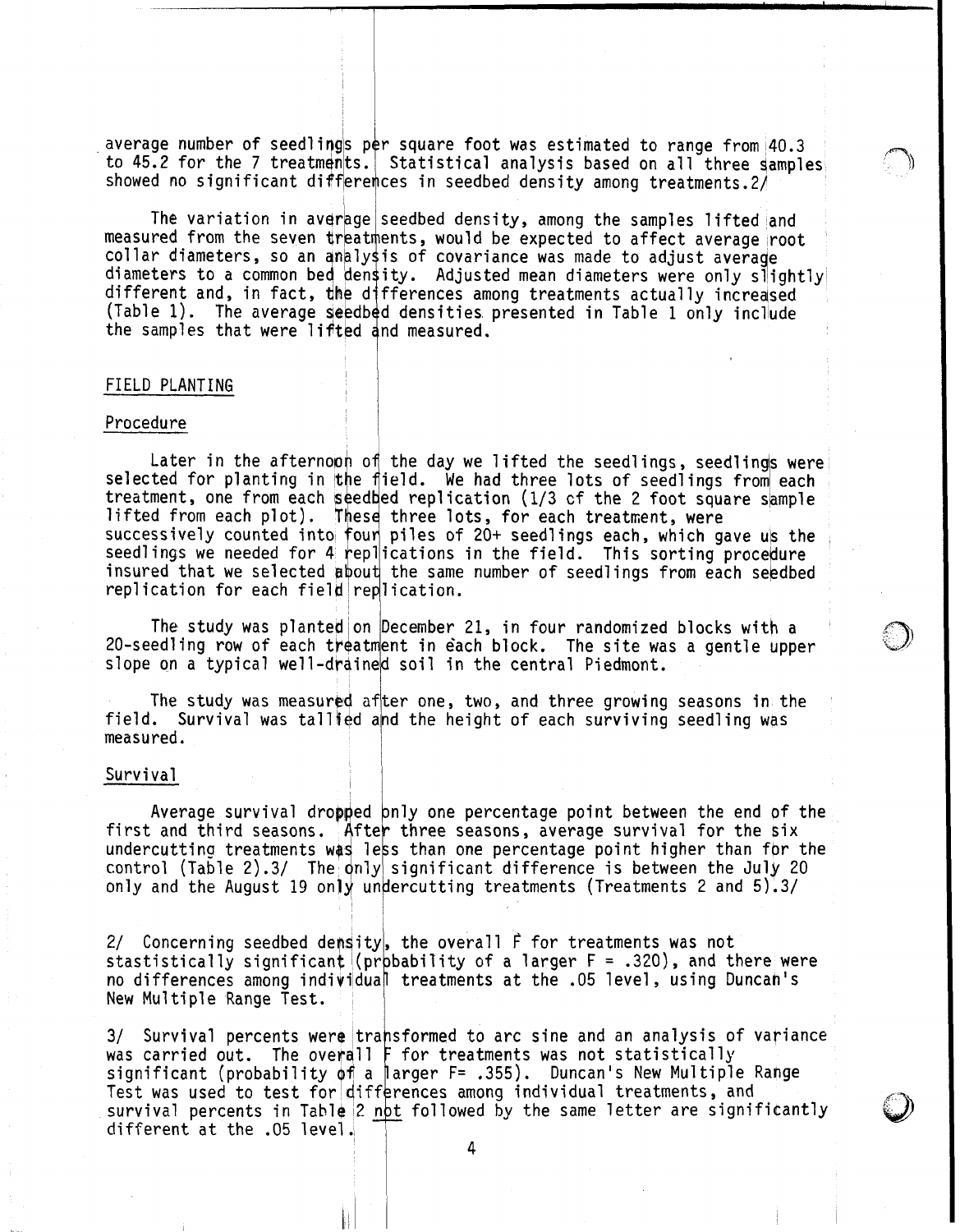$\bigcirc$ 

Table 2. Average survival and height after 3 seasons in the field.

| Treatment |                 | Survival<br>$\frac{\alpha}{\beta}$ | Height<br>in Feet |
|-----------|-----------------|------------------------------------|-------------------|
| 1.        | Not Undercut    | $91$ ab                            | 5.4 <sub>b</sub>  |
|           | 2.7/20          | 99 a                               | 5.4 <sub>b</sub>  |
|           | $3.$ ", $8/19$  | 94 ab                              | 5.9 a             |
|           | 4. ", ", $9/21$ | 89 ab                              | 5.6ab             |
| 5.        | 8/19            | 89 b                               | 5.3 <sub>b</sub>  |
|           | $6.$ ", $9/21$  | 91 ab                              | 5.4 <sub>b</sub>  |
|           | 7.9/21          | 91 ab                              | 5.4 <sub>b</sub>  |
|           |                 |                                    |                   |
|           | Means           | 92                                 | 5.5               |





5